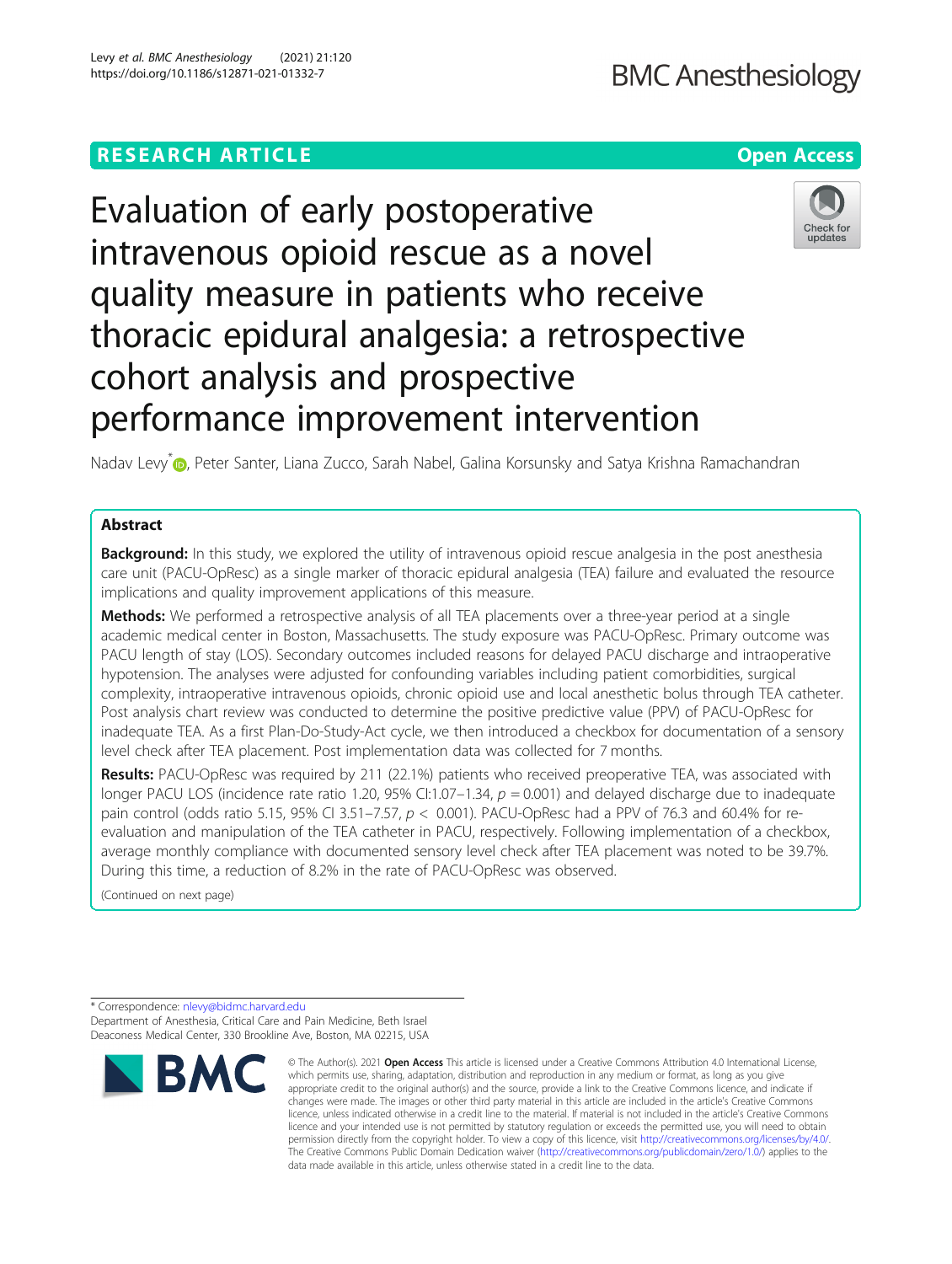#### (Continued from previous page)

**Conclusions:** This study demonstrates that PACU-OpResc can be used as a quality assurance measure or surrogate for TEA efficacy, to track performance and monitor innovation efforts aimed at improving analgesia, such as our intervention to facilitate sensory level checks and reduced PACU-OpResc.

# Trial registration: not applicable.

Keywords: Thoracic epidural analgesia, Regional anesthesia, Efficiency metrics, Quality improvement, Perioperative analgesia

### Background

Thoracic epidural analgesia (TEA) is a widely accepted and effective modality for postoperative pain management after thoracic and abdominal surgery [[1,](#page-8-0) [2](#page-8-0)]. The specific benefits of TEA include better quality of pain control, decreased incidence of respiratory complications and reduced postoperative nausea and vomiting when compared to parenteral opioids [\[1](#page-8-0), [3](#page-8-0)–[6](#page-8-0)]. Thoracic epidural analgesia has a reported failure rate of up to 32% [[7\]](#page-8-0), but the definition of 'failure' varies significantly in the literature [\[8](#page-8-0)]. Several factors can be attributed to thoracic epidural failure, including technical (catheter placement, equipment), patient-related (difficult anatomy) or pharmacological (drugs and doses) causes [\[9](#page-8-0), [10\]](#page-8-0). Furthermore, the placement and management of TEA is complex from a work-flow perspective and requires time, resources and expertise across several domains of care. The high risk of failure, considering the potential benefit to surgical patients, makes TEA a highyield patient-centered care area for performance improvement.

Traditionally, quality improvement efforts have focused on methods to streamline the TEA placement process, limit delays related to TEA placement on the overall operating room workflow and improve compliance with intraoperative epidural infusion  $[9-13]$  $[9-13]$  $[9-13]$  $[9-13]$ . While most of these improvement measures address local departmental issues, there are limited data on TEA surveillance at a system-level. We therefore conducted a retrospective observational study to explore the prevalence of intravenous opioid rescue analgesia in the postanesthesia care unit (PACU-OpResc) in patients with TEA and evaluated the feasibility of this measure as a marker of TEA failure.

### Methods

# Aim

We hypothesized that patients with TEA requiring postoperative rescue opioids in the PACU experienced prolonged lengths of stay in the PACU due to inadequate pain control. Our aim therefore was to evaluate the use of PACU-OpResc, as a patient centered metric for surveillance of TEA effectiveness, to pilot an intervention to target improvement in this patient population.

Furthermore, demonstrating a sensory block after a local anesthetic bolus is a common and recommended method to verify correct placement of TEA catheter [\[8](#page-8-0), [10,](#page-8-0) [12\]](#page-9-0) that may reduce or aid in resolving cases of improper TEA placements. However, due to time constrains, this is often omitted preoperatively or performed postoperatively [[12,](#page-9-0) [14\]](#page-9-0). Therefore in the second phase of the study, we hypothesized that an intervention to encourage the performance and recording of a sensory level check after TEA placements may reduce PACU-OpResc rates.

# Setting

Eligible patients undergoing thoracic or major abdominal surgery at Beth Israel Deaconess Medical Center (BIDMC), Boston, Massachusetts are routinely offered TEA for intra/postoperative pain management. Approximately 400 TEAs are placed preoperatively at BIDMC yearly. Thoracic epidurals are sited either by the anesthesiologist assigned to the case or by a member of the Acute Pain Service (APS), pending availability. The APS is a designated team of anesthesiologists and rotating residents who are also responsible for the postoperative management of all TEAs. Placement of TEAs is routinely performed in the preoperative holding area, under standard monitoring, using a FlexTip Plus® epidural catheterization kit with a 17 g Touhy needle (Teleflex, Chelmsford, USA). The position (sitting or lateral decubitus), approach (midline/ para-median) and the loss of resistance technique (saline/ air) are at the discretion of the provider. A test dose of lidocaine (1%) with epinephrine (1:100,000) in approximately 3 mL, which is included in the catheterization kit, is routinely administered into the catheter and charted. The patient is then taken to the operating room where general anesthesia is induced. A preprepared epidural infusion solution (0.1% Bupivacaine with 10 mcg/ml of Hydromorphone) is available during the intraoperative period and is administered via a designated epidural pump and extension set (CADD®- Solis, Smiths Medical, Dublin, USA). The start time, epidural infusion rate, bolus volume and bolus frequency are at the discretion of the anesthesiologist assigned for the case. Upon arrival to the PACU, postoperative analgesic care is managed by trained nursing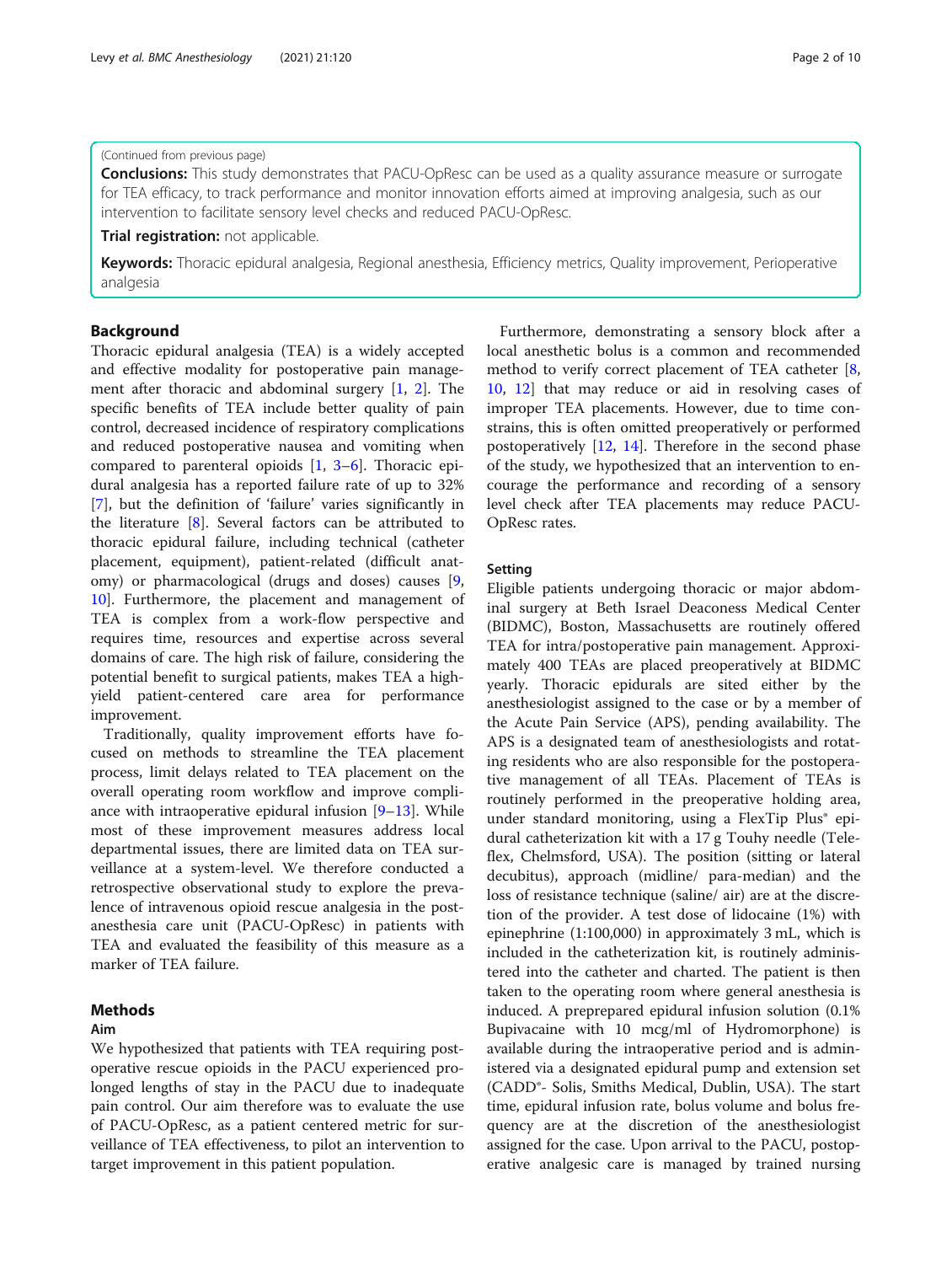staff, who consult the APS team if any issues regarding TEA arise.

In this study we report, in phase 1, a retrospective review of all surgical cases performed at BIDMC from January 1st 2016 to December 31st 2018 that were documented in the electronic health record. This established the feasibility of PACU-OpResc as a metric which our organization began tracking monthly, as of January 1st 2019. Phase 2 of our study describes a quality improvement initiative involving the documentation of a sensory level check (SLC) and includes the PACU-OpResc rates as measured throughout phase 1 and up to April 30th 2019 (preintervention) and a 7 month period postintervention (May 1st 2019 to November 30th, 2019).

# Phase 1: retrospective cohort analysis Study design

Data collected for each patient included age, body mass index (BMI), the duration and type of surgical procedure and study specific intra and postoperative variables described below. Surgical complexity was defined by the work relative value units (work-RVUs) for each case. Intraoperative and postoperative data included the administration of IV opioids (morphine equivalents), adjunct analgesic medications, local anesthetic boluses and infusions via the TEA. Opioid prescriptions during the 90 days prior to surgery were reviewed as a way to identify patients at higher risk of PACU delays due to pain.

#### Study population

The study population included all surgical patients admitted to our center between January 1st 2016 to December 31st 2018 for whom a TEA catheter was placed prior to a surgical procedure. Patients directly admitted to an intensive care unit from the operating room without intermediate stay in the PACU were excluded. Patients with missing data for confounder variables were excluded for complete-case analysis.

#### Exposure

The exposure was defined as a binary variable indicating any requirement for IV opioid administration during the PACU stay.

# **Outcomes**

The primary outcome was defined as PACU length of stay (LOS) in minutes. Secondary outcomes included PACU delay, defined as ineligibility for discharge after 3 h of stay and the reason for such a delay. In our center, delays in PACU are automatically registered in the electronic medical records and trigger a forced action, requiring the PACU nurse to document the reason of the delay by selecting it from a predefined dropdown list. Secondary outcomes also included measures of

intraoperative hemodynamic stability as reflected by low blood pressure values, defined by frequency and duration of mean blood pressure below 65 mmHg and 55 mmHg as recorded in the electronic anesthesia chart.

#### Covariate model

Based on clinical plausibility and available literature, analyses were adjusted for the following patient-specific covariates: age, BMI, 90-day preoperative opioid prescription, and history of drug abuse. Case specific confounders included the duration of surgery, work relative value units (RVU), total dose of intraoperatively administered opioids (morphine equivalents), local anesthetic TEA boluses, TEA infusion duration and a high risk of postoperative pulmonary complications (i.e. Score for Prediction of Postoperative Respiratory Complications  $[SPORC] \geq 7$  [\[15](#page-9-0)].

#### Statistical analyses

Negative binomial regression was used to assess the association between the dichotomized exposure and PACU length of stay as well as duration of hypotension. For binary endpoints, we employed multivariable logistic regression. Statistical significance was assumed at a P value < 0.05 for the primary analysis. Statistical analyses were performed using Stata (version 15; StataCorp LLC, College Station, TX).

We conducted a post analysis chart review of all APS notes for the exposure group to estimate the sensitivity of our measure. We calculated the positive predictive value of PACU-OpResc for documented APS consultation during PACU stay and for any documented intervention to improve analgesia (e.g. epidural catheter manipulation, replacement, bolus, additional IV medication or opioid infusion).

# Phase 2: performance improvement intervention Intervention implementation

We implemented an intervention using the Model for Improvement [\[16](#page-9-0)] and through a structured, first Plan-Do-Study-Act (PDSA) cycle, we introduced a sensory level check (SLC) discrete binary documentation element in the electronic procedure note (Compurecord, Phillips Healthcare, Andover, MA, USA). Marking this checkbox prompted another binary checkbox in which to document whether an adequate, bilateral sensory band was achieved after TEA placement. The SLC checkbox was added to the digital procedure chart on May 1st 2019, and its implementation was communicated to the APS team in a formal presentation, introducing the documentation change. Our intervention study measures were defined as SLC documentation (process measure) and PACU-OpResc (outcome measure). We collected post implementation data (intervention study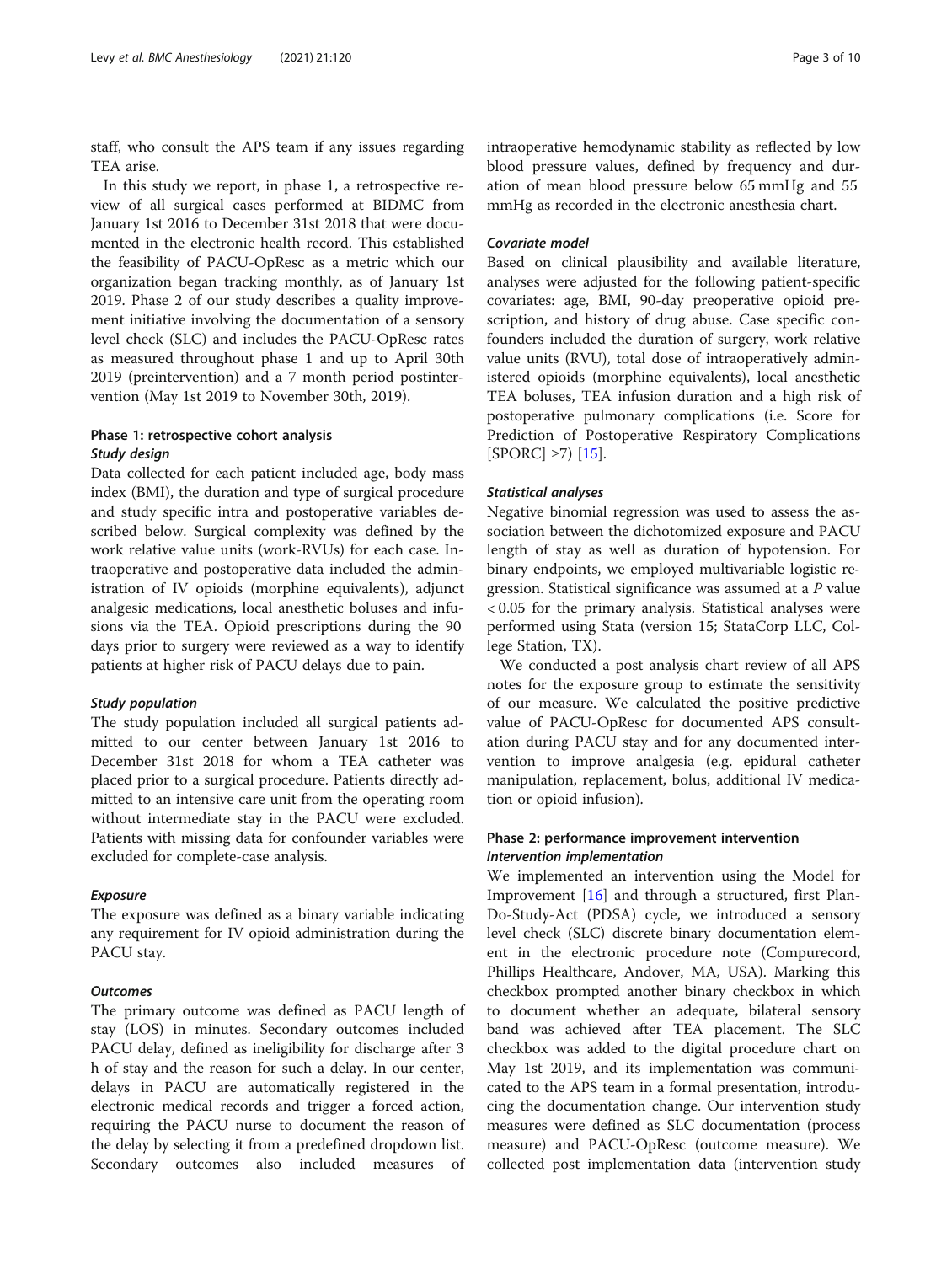measures) from May 1st to November 30th 2019. Post intervention PACU-OpResc Rates were compared to preintervention rates, as collected from January 1st 2016 to April 30th 2019.

#### Statistical analysis

A 3-sigma statistical process control "P" chart was used to monitor and analyze the monthly average PACU-OpResc exposure. Rates of PACU-OpResc exposure were compared using a Likelihood ratio ChiSquare test. Data for the performance improvement study data were analyzed using JMP®Pro (Version 14.0.0. SAS Institute Inc., Cary, NC,1989–2019). This manuscript adheres to the applicable STROBE [[17\]](#page-9-0) and SQUIRE [\[18\]](#page-9-0) checklists (Phase 1 and Phase 2, respectively).

# Results

# Phase 1: retrospective cohort analysis Study cohort characteristics

A total of 1064 TEA catheters were placed for surgical patients at our center during the study period.. After excluding 105 patients who were admitted directly to intensive care units and 5 patients for whom data was missing for confounder variables, our final study cohort included 954 TEA placements (Fig. 1). Among patients with preoperative TEA, 211 (22.1%) were exposed to PACU-OpResc. The study population characteristics and procedural data (TEA placement) are presented in Table [1.](#page-4-0)

#### Primary outcome

In patients exposed to PACU-OpResc, the median (IQR) PACU LOS was 286 (221, 427) min compared to 269 (194, 381) min in patients who did not require PACU-OpResc. After adjusting for prespecified confounders (listed under Covariate Model), PACU-OpResc was associated with prolonged PACU length of stay (adjusted incidence rate ratio (aIRR) 1.20, 95% CI 1.07-1.34,  $p =$ 0.001), corresponding to an adjusted absolute difference of 76.1 min (95% CI 27.3–125.0 min).

# Secondary outcomes

A total of 128 (60.66%) patients exposed to PACU-OpResc experienced PACU delays for any reason compared to 283 (38.09%) delays in patients not requiring rescue opioids. Exposure to PACU-OpResc was associated with overall delay of discharge from the PACU (adjusted odds ratio (aOR) 2.57, 95% CI 1.83-3.60,  $p < 0.001$ ). PACU discharge delays due to pain occurred more often in patients exposed to PACU-OpResc: 41.23% of patients in the PACU-OpResc group were delayed due to pain compared to only 12.11% in the no PACU-OpResc group. The need for rescue opioids was associated with painrelated PACU discharge delays (aOR 5.15, 95% CI 3.51– 7.57,  $p < 0.001$ ). Exposure to PACU-OpResc was not associated with hemodynamic compromise as expressed by the duration of intraoperative hypotension, defined as a mean arterial pressure below 65 or 55 mmHg. Outcome data are presented in Table [2](#page-5-0).



Fig. 1 Study flow diagram: Flow diagram of the retrospective analysis of Thoracic Epidural Placements over a three-year period (Phase 1). Outcomes of this study were used to plan the performance improvement study (Phase 2), where pre and post intervention monthly rates of PACU-OpResc were compared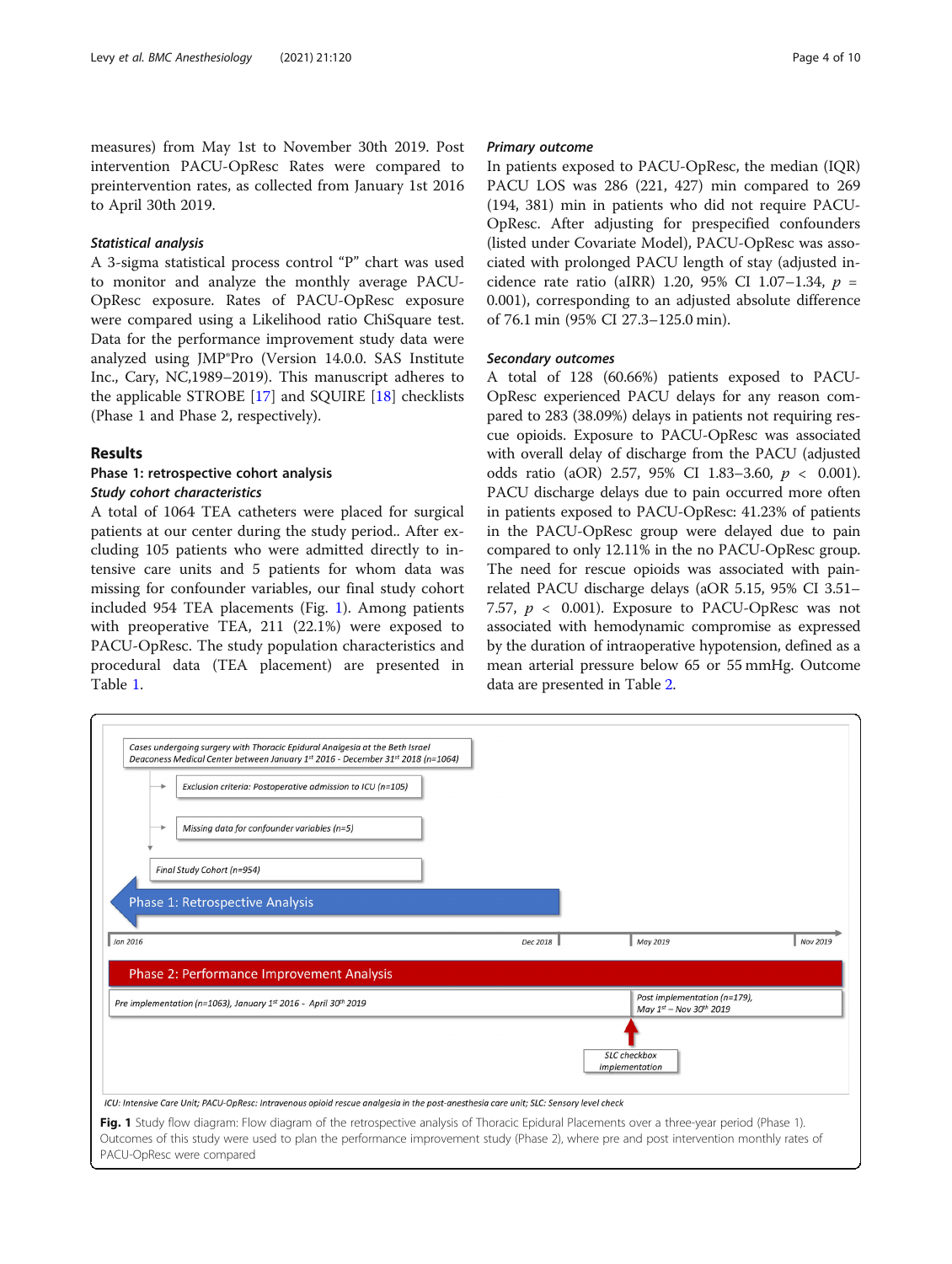### <span id="page-4-0"></span>Table 1 Baseline characteristics of study population

| Characteristic                                              |                | No PACU-OpResc<br>$(n = 743)$ | PACU-OpResc<br>$(n = 211)$ |  |
|-------------------------------------------------------------|----------------|-------------------------------|----------------------------|--|
| Age (years)                                                 |                | $62.00 \pm 13.34$             | $58.93 \pm 12.92$          |  |
| Sex                                                         | Male           | 321 (43.2%)                   | 97 (46.0%)                 |  |
|                                                             | Female         | 422 (56.8%)                   | 114 (54.0%)                |  |
| Height, cm                                                  |                | $167.77 \pm 10.08$            | $168.16 \pm 10.12$         |  |
| Weight, kg                                                  |                | $79.78 \pm 22.15$             | 77.66 ± 19.28              |  |
| BMI, $kg/m2$                                                |                | $28.20 \pm 6.91$              | $27.39 \pm 6.03$           |  |
| <b>ASA Status</b>                                           | $\mathbf{1}$   | 14 (1.9%)                     | $1(0.5\%)$                 |  |
|                                                             | $\overline{2}$ | 218 (29.3%)                   | 58 (27.5%)                 |  |
|                                                             | 3              | 483 (65.0%)                   | 143 (67.8%)                |  |
|                                                             | $\overline{4}$ | 28 (3.8%)                     | 9(4.3%)                    |  |
| Surgical Service                                            | General        | 409 (55.0%)                   | 120 (56.9%)                |  |
|                                                             | Gynecology     | 146 (19.7%)                   | 28 (13.3%)                 |  |
|                                                             | Not documented | 81 (10.9%)                    | 17 (8.1%)                  |  |
|                                                             | Thoracic       | 77 (10.4%)                    | 38 (18.0%)                 |  |
|                                                             | Vascular       | 21 (2.8%)                     | 6(2.8%)                    |  |
|                                                             | Orthopedics    | 5(0.7%)                       | $1(0.5\%)$                 |  |
|                                                             | Plastics       | $4(0.5\%)$                    | $1(0.5\%)$                 |  |
| Duration of surgery, min                                    |                | 267.00 (184.00, 393.00)       | 258.00 (188.00, 384.00)    |  |
| Work RVUs                                                   |                | $28.78 \pm 14.48$             | $27.71 \pm 13.48$          |  |
| High SPORC score                                            |                | 26 (3.5%)                     | $5(2.4\%)$                 |  |
| Preoperative opioid prescription*                           |                | 127 (17.1%)                   | 75 (35.5%)                 |  |
| Intraoperative morphine equivalent dose (mg)                |                | 12.00 (10.00, 20.00)          | 15.00 (10.00, 25.00)       |  |
| PACU morphine equivalent dose (mg)                          |                | $0.00$ $(0.00, 0.00)$         | 5.00 (2.50, 7.50)          |  |
| TEA Placement and management                                |                |                               |                            |  |
| Placement in sitting position                               |                | 640 (86.1%)                   | 177 (83.9%)                |  |
| Midline Approach                                            |                | 322 (43.3%)                   | 87 (41.2%)                 |  |
| Documented local anesthetic bolus                           |                | 182 (24%)                     | 66 (31%)                   |  |
| First Case                                                  |                | 361 (48.6%)                   | 100 (47.4%)                |  |
| Placement Attempts                                          | $\mathbf{1}$   | 402 (54.1%)                   | 103 (48.8%)                |  |
|                                                             | $\overline{2}$ | 163 (21.9%)                   | 45 (21.3%)                 |  |
|                                                             | $\geq$ 3       | 88 (11.8%)                    | 38 (17.9%)                 |  |
|                                                             | Not documented | 90 (12.1%)                    | 25 (11.8%)                 |  |
| Placement duration, min                                     |                | $13.00 \pm 8.30$              | $13.72 \pm 9.45$           |  |
| Time from surgical Incision to TEA infusion start (minutes) |                | $27.60 \pm 71.74$             | $31.83 \pm 74.59$          |  |
| Epidural infusion during $>$ 50% of case time               |                | 603 (81.2%)                   | 146 (69.2%)                |  |

Data are expressed as mean ± standard deviation, frequency (prevalence in %) or median (interquartile range (25th–75th percentile), values separated by comma). \*Opioid prescription within 90 days prior to surgery

ASA American Society of Anesthesiologist; BMI Body Mass Index; PACU Post Anesthesia Care Unit; PACU-OpResc intravenous opioid rescue analgesia in the post anesthesia care unit; RVUs Relative Value Units; SPORC Score of Prediction of postOperative Respiratory complications; TEA Thoracic Epidural Analgesia;

In a post analysis review of the APS notes for all patients exposed to PACU-OpResc ( $n = 211$ ), we found 168 documented APS evaluations in PACU and 128 documented PACU interventions to improve pain management. This represents a positive predictive value (PPV) of PACU-OpResc for APS evaluation and intervention of 76.3 and 60.4%, respectively.

## Phase 2: intervention study

In the post intervention phase, 179 TEAs were placed preoperatively for surgical patients. The mean  $\pm$  SD placement rate remained consistent at 26.6 ± 5.4 and  $25.6 \pm 6.2$  TEAs per month, across pre and post intervention periods, respectively. The average compliance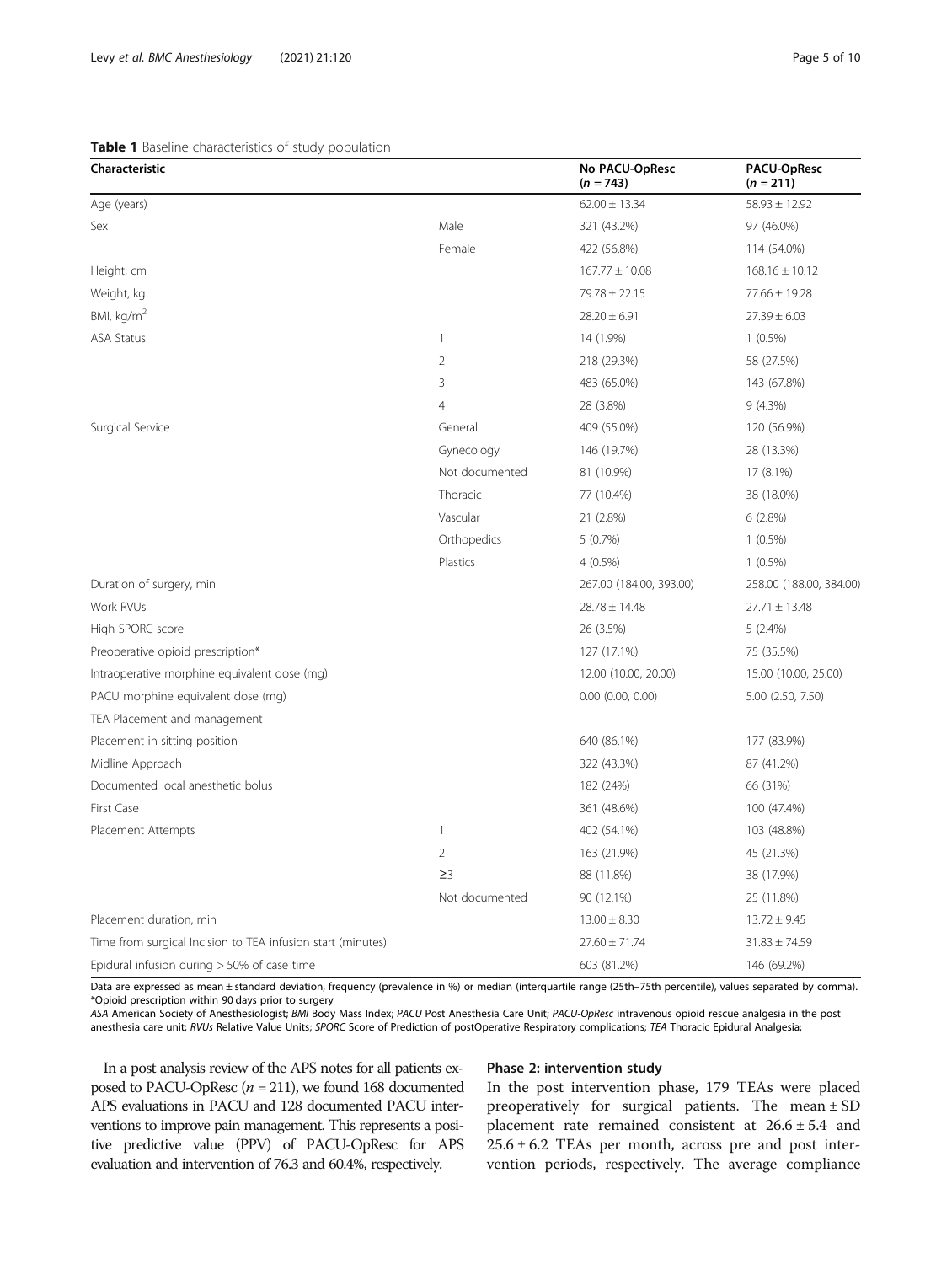| <b>Outcomes</b>             | <b>No PACU-</b><br><b>OpResc</b><br>$(n = 743)$ | PACU-                 |                       | Unadjusted analysis |                       | <b>Adjusted analysis</b> |  |
|-----------------------------|-------------------------------------------------|-----------------------|-----------------------|---------------------|-----------------------|--------------------------|--|
|                             |                                                 | OpResc<br>$(n = 211)$ | OR/IRR (95% CI)       | p-value             | OR/IRR (95% CI)       | p-value                  |  |
| <b>Primary Outcome</b>      |                                                 |                       |                       |                     |                       |                          |  |
| PACU length of stay, min    | 269 (194, 381)                                  | 286 (221, 427)        | 1.21 (1.08, 1.35)     | 0.001               | 1.20 (1.07, 1.34)     | 0.001                    |  |
| <b>Secondary Outcomes</b>   |                                                 |                       |                       |                     |                       |                          |  |
| PACU discharge delay        |                                                 |                       |                       |                     |                       |                          |  |
| Any reason, n (%)           | 283 (38.09%)                                    | 128 (60.66%)          | 2.51 (1.83, 3.43)     | < 0.001             | 2.57(1.83, 3.60)      | < 0.001                  |  |
| Pain, n (%)                 | 90 (12.11%)                                     | 87 (41.23%)           | 5.09 (3.58, 7.24)     | < 0.001             | 5.15 (3.51, 7.57)     | < 0.001                  |  |
| Cardiovascular, n (%)       | 125 (16.82%)                                    | 42 (19.91%)           | 1.23 (0.83, 1.81)     | 0.299               | 1.34 (0.88, 2.04)     | 0.175                    |  |
| PONV, n (%)                 | 5(0.67%)                                        | 3(1.42%)              | 2.13 (0.50, 8.98)     | 0.304               | 1.76 (0.34, 8.96)     | 0.498                    |  |
| Sedation/Respiratory, n (%) | 65 (8.75%)                                      | 22 (10.43%)           | 1.21 (0.73, 2.02)     | 0.455               | $1.01$ $(0.57, 1.80)$ | 0.978                    |  |
| Voiding, n (%)              | 51 (6.86%)                                      | 23 (10.90%)           | 1.66 (0.99, 2.79)     | 0.055               | 1.63 (0.93, 2.85)     | 0.085                    |  |
| Hypotension MAP $<$ 65 mmHg |                                                 |                       |                       |                     |                       |                          |  |
| Frequency, n (%)            | 710 (95.56%)                                    | 201 (95.26%)          | $0.93$ $(0.45, 1.93)$ | 0.854               | 1.04(0.47, 2.31)      | 0.924                    |  |
| Duration, min               | 16 (6, 32)                                      | 14(6, 28)             | 0.84(0.71, 1.00)      | 0.048               | $0.96$ $(0.82, 1.12)$ | 0.587                    |  |
| Hypotension MAP < 55 mmHg   |                                                 |                       |                       |                     |                       |                          |  |
| Frequency, n (%)            | 485 (65.28%)                                    | 128 (60.66%)          | $0.82$ $(0.60, 1.12)$ | 0.218               | 0.90(0.64, 1.26)      | 0.531                    |  |
| Duration, min               | 2(0, 5)                                         | 1(0, 5)               | 0.85 (0.66, 1.08)     | 0.184               | 0.94(0.74, 1.21)      | 0.651                    |  |

### <span id="page-5-0"></span>Table 2 Association of PACU-OpResc with primary and secondary endpoints

Data are expressed as frequency (prevalence in %) or median (interquartile range (25th–75th percentile), values separated by comma). Statistical analyses were performed using negative binomial regression (PACU length of stay, duration of hypotension) or multivariable logistic regression (all other analyses). Odds ratios (OR) are reported for logistic regression analyses, incidence rate ratios (IRR) for negative binomial regression analyses

MAP Mean Arterial Pressure; PACU Post Anesthesia Care Unit; PACU-OpResc intravenous opioid rescue analgesia in the postanesthesia care unit; PONV Post-Operative Nausea and vomiting

with SLC documentation was 39.7% for the entire post intervention phase. Compliance per month is presented in Fig. 2. A prepost analysis demonstrated an absolute decrease of 8.2% in the average exposure to PACU-OpResc during the post implementation phase when compared to the preceding years (Table [3\)](#page-6-0). Plotting the data using a 3-sigma process control chart, we found no special causes and outliers during the post intervention period, further supporting our findings (Fig. [3\)](#page-6-0).

### **Discussion**

In this study, we found exposure to PACU-OpResc to be associated with prolonged PACU length of stay and delayed PACU discharge. We then demonstrated the utilization of this metric in a quality improvement intervention focusing on TEA catheter placement verification. Thoracic epidural analgesia is a widely used modality for intra/postoperative pain management in major abdominal and thoracic surgeries, recommended by enhanced

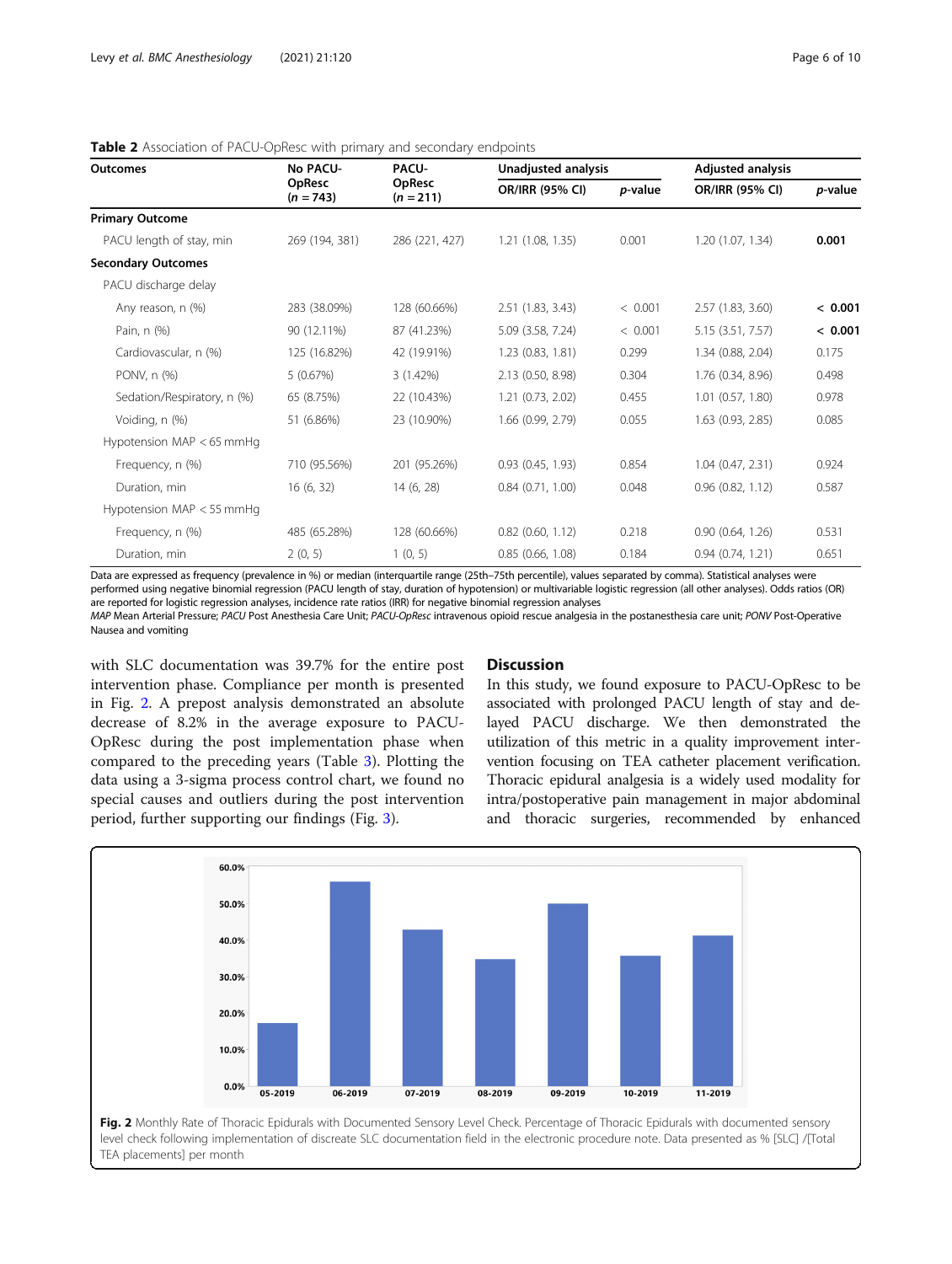|                                                     | <b>PACU-OpResc</b> |              |              |  |
|-----------------------------------------------------|--------------------|--------------|--------------|--|
|                                                     | No                 | Yes          | <b>Total</b> |  |
| Before SLC implementation (January 2016–April 2019) | 827 (77.80%)       | 236 (22.20%) | 1063         |  |
| After SLC implementation (May-November 2019)        | 154 (86.03%)       | 25 (13.97%)  | 179          |  |
| <b>Total</b>                                        | 981                | 261          | 1242         |  |

# <span id="page-6-0"></span>Table 3 PACU-OpResc rates before and after implementing sensory level check documentation

Data analyzed using a likelihood ratio ChiSquare test (p-value = 0.009). PACU-OpResc: intravenous opioid rescue analgesia in the post anesthesia care unit; SLC: Sensory level check

recovery after surgery (ERAS) protocols for several surgical disciplines [\[19](#page-9-0)–[21](#page-9-0)]. Thus, when offered to patients preoperatively, TEA is often presented as a superior modality to IV analgesia that may contribute to faster recovery, better overall experience and perhaps improved outcome. Our findings imply that for a substantial number of patients PACU-OpResc represents inadequate analgesia requiring expert intervention.

# Phase 1: patient centered measure for Thoracic Epidural Analgesia effectiveness

The primary outcome of this study was chosen to reflect the effect of inadequate TEA on resource allocation. Taking into account that inadequate pain management is a known factor for increased PACU length of stay [[22\]](#page-9-0), we theorized that exposure to PACU-OpResc, as a surrogate for inadequate TEA will prolong PACU length of stay. Indeed, our analysis, adjusted for patient and procedure specific confounders, showed that patients who required PACU-OpResc had longer PACU length of stay. It is difficult to assess the clinical impact and significance of such a delay, however, for most of our study population, the prolonged PACU stay was due to inadequate pain management. We, therefore, believe that this then becomes clinically significant. The operational burden of patients delayed in PACU can be quantified and reflected in the availability of nurses and the potential effect OR turnover. For most of the patients in our cohort,

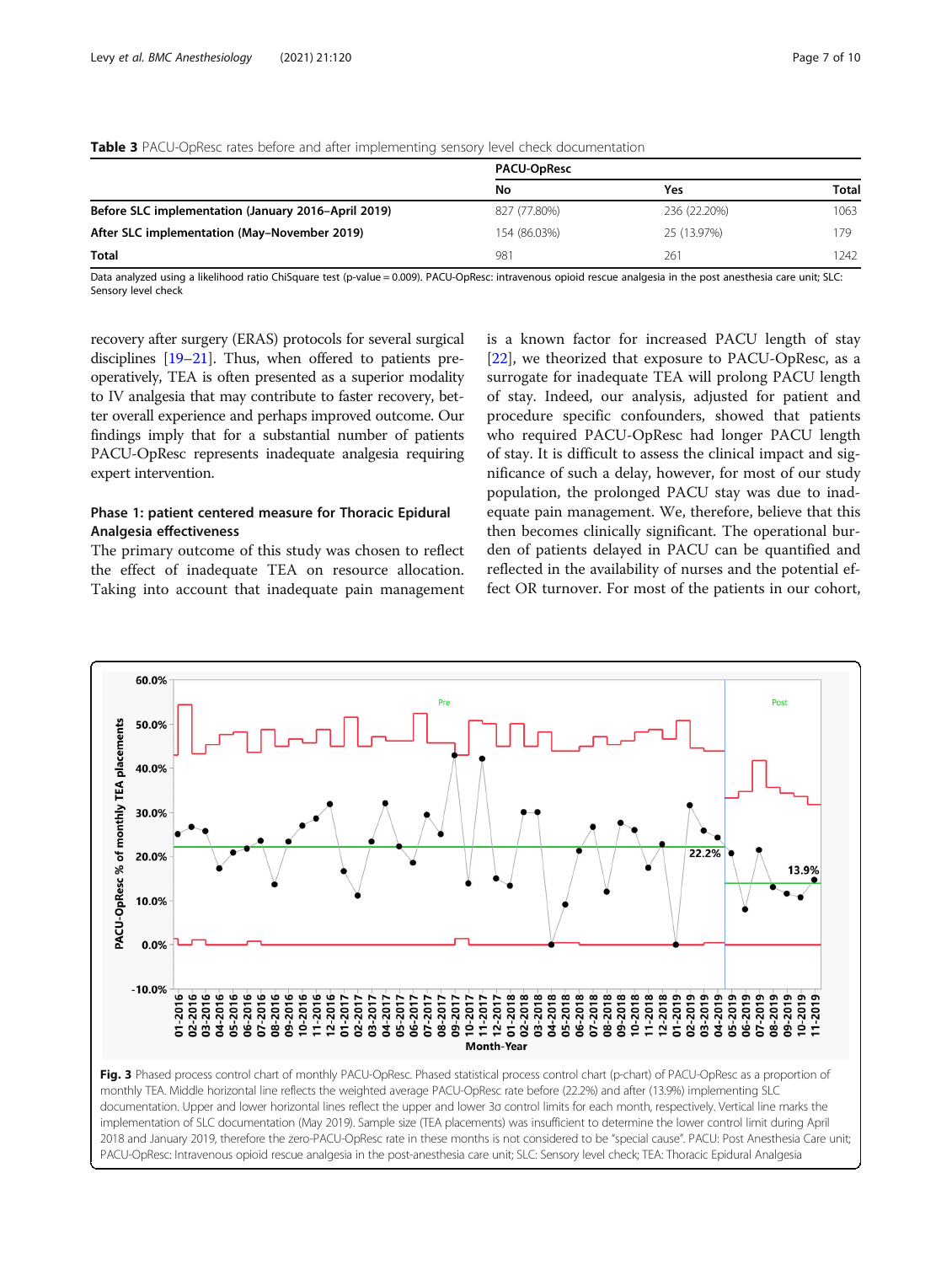the pain management in PACU required the involvement of a multidisciplinary team, an effort that may have been avoided if adequate TEA is provided. We suggest that investing resources to verify adequate TEA and catheter placement, even though it may delay the OR workflow, may prove to be cost-effective, reduce PACU length of stay for these patients.

The definition of failed epidural analgesia varies substantially between authors and ranges from specific criteria such as failure to place a catheter at 1st attempt [[23\]](#page-9-0) to broader definitions which include "documented inability to locate the epidural space during insertion or complete lack of any surgical site sensory block following epidural bolus" [[12](#page-9-0)] or "any condition during the course of treatment that requires epidural catheter replacement or the addition of another major treatment modality such as IV patient- controlled analgesia" [[7\]](#page-8-0). Irrespective of nomenclature, failure to achieve adequate analgesia requiring rescue analgesic management in the immediate postoperative phase represents an undesirable outcome for the patient and could be considered a marker of TEA failure. In planning this study and intervention, we focused on establishing a framework for a learning environment that would prospectively enable feedback on the effectiveness of staged quality improvement interventions. We chose to focus on PACU-OpResc as a pragmatic measure that represents the overall patient experience, regardless of the reason for inadequate TEA.

The rate of PACU-OpResc of 22.1% in our center lies within the previously reported range of TEA failure rates and supports PACU-OpResc as a surrogate measure for inadequate TEA. We further demonstrated good positive predictive value of PACU-OpResc for documented evaluation by the APS team and documented interventions to improve TEA effectiveness in PACU. Evaluation of patients with TEA and interventions may be performed by anesthesiology teams in the PACU or the OR and may not always be documented. We, therefore, assume that our calculated PPV is an underestimation of the ability of PACU-OpResc to identify cases of inadequate TEA.

#### Phase 2: intervention study

While mapping and assessing the TEA placement process for potential points of intervention, we noted that on perceived successful placement of a TEA and following the administration of a standardized test dose, a sensory level check (SLC) was not being consistently performed. Furthermore, if a SLC was performed it was not documented due to the lack of a discrete documentation element in the electronic procedure note. We focused on the SLC documentation as a first PDSA cycle, through which we could gain knowledge both on

the TEA process and PACU-OpResc as its measure. Our aim was to assess firstly, compliance with SLC documentation immediately after TEA placement and secondly, the impact of SLC documentation on TEA failure rates

The declared goal of our intervention was to verify that the epidural catheter is well-located and provides the desired sensory block. However, in our center, where one team places the TEA and another uses it in the OR, we theorized that taking a patient to the OR with a proven-to-be-working TEA, may incentivize physicians to utilize it better, which in turn may contribute to the reduction in PACU-OpResc.

as represented by PACU-OpResc.

Larsson et al. [[14\]](#page-9-0) demonstrated that adequate sensory level after a local anesthetic bolus can be achieved in 35% of the patients within 5–6 min, and in 99% of the patients within 15 min. As we were aware of the time constraints and pressure to quickly take patients to the OR, we deliberately did not mandate or actively promote conducting a sensory level check throughout the intervention period. Thus, we believe that a level check was conducted after placement only when OR workflow permitted it, and that our compliance rate of 39.7% with level checking and documenting adequate sensory level after TEA placement, reflects an inherent ability and resources to do so in our center. We speculate that conducting a level check as well as the ability to document it have reduced PACU-OpResc by allowing for timely manipulation of improperly placed catheters and by encouraging the intraoperative infusion of local anesthetics through the TEA catheter by the OR team. We could neither identify alternative explanations or interventions aimed at reducing opioid administration in our PACU nor detect a significant change in our anesthesia faculty, technique or equipment during our implementation period. Trends in current anesthesia practice aimed at reducing perioperative opioid administration [[24](#page-9-0)–[26](#page-9-0)] may have influenced our findings. However, this would explain a gradual reduction in opioid dosing rather than a significant drop in PACU-OpResc.

# Limitations

This study is a single center retrospective analysis followed by an intervention which despite being effective in our center may not be applicable elsewhere. However, administration of opioids in PACU is both pragmatic, objective and feasible metric for TEA effectiveness which may be a measure for local standard of care and management of TEAs. There are, however, biases for using this measure. Inadequate TEA may be overestimated by including patients receiving opioids as part of their postoperative anesthetic plan due to known dependency, or for whom a clinical decision to not use the TEA was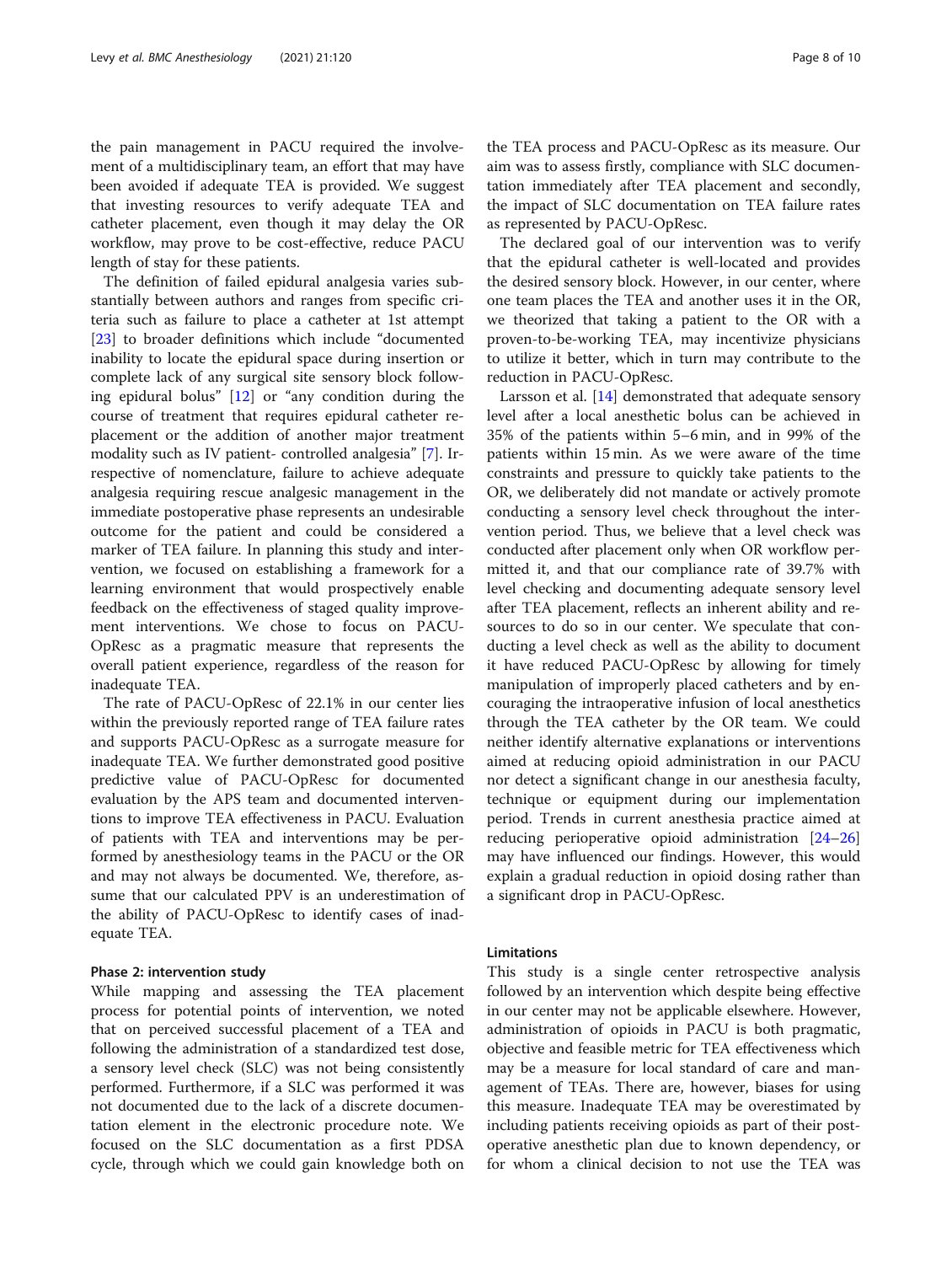<span id="page-8-0"></span>made. We attempted to control for this confounder by adjusting our analysis for chronic opioid use. Hypotension, a common reason to discontinue the TEA infusion was included in our secondary outcomes and did not differ between the two study groups.

Underestimation of inadequate TEA using PACU-OpResc may occur when the epidural catheter was replaced, manipulated or used for local anesthetic bolus before a patient received IV opioids, or cases in which adequate analgesia was achieved with non-opioid supplement analgesics. Nevertheless, this adds strength to PACU-OpResc as a measure of the overall process and management of TEAs, also reflecting the timely identification and correction of inadequate TEA to provide better patient care. Our results are further limited by their retrospective nature and by the possibility that factors other than our intervention were responsible for this result, despite our best efforts to eliminate such historical bias.

# Conclusions

The requirement for PACU-OpResc in patients with TEA was shown to prolong PACU stay. These delays were significantly associated with inadequate pain control. This surrogate measure for TEA effectiveness can be used as a metric for ongoing quality improvement projects, reflecting not only the TEA placement but also the management and intervention to improve analgesia by the local team. A simple intervention to verify catheter location was shown to reduce PACU-OpResc in this single center study. Studies to assess the generalizability of this single-center study and effects of further interventions on PACU-OpResc are necessary.

#### Abbreviations

APS: Acute Pain Service; BMI: Body Mass Index; LOS: Length of Stay; PACU: Post Anesthesia Care Unit; PACU-OpResc: Opioid Rescue in the Post Anesthesia Care Unit; PDSA: Plan-Do-Study-Act; PPV: Positive Predictive Value; RVUs: Relative Value Units; SLC: Sensory Level Check; SPORC: Score of Prediction of postOperative Respiratory complications; TEA: Thoracic Epidural Analgesia

#### Acknowledgements

The authors thank all nurses, anesthesiologists and staff members who shared the patients' care. The authors thank Amy Cohen, Director of Educational Technology, Harvard T.H. Chan School of public health for her contribution to the analysis of the QI phase.

#### Authors' contributions

All authors have read and approved the manuscript. NL: This author conceived the idea for this study, designed and carried out the analysis for the intervention study, drafted, reviewed and finalized the manuscript. PS: This author designed and carried out the research analyses, revised and finalized the manuscript. LZ: This author contributed to the study design and aided in drafting and revising the manuscript. SN: This author extracted and processed the data for this study and revised the manuscript. GK: This author contributed to the study design and aided in drafting and revising the manuscript. SKR: Ramachandran: This author contributed to the study design, supervised the analyses, revised and finalized the manuscript.

#### Funding

The authors have no sources of funding to declare for this manuscript.

#### Availability of data and materials

The data that support the findings of this study are available on request from the corresponding author, [NL]. The data are not publicly available due to their containing information that could compromise the privacy of participants.

#### Declarations

#### Ethics approval and consent to participate

The study used de-identified data from the institutional Anesthesia Research Data Repository, which combines perioperative data from several hospital information management systems and was approved by the institutional review board (IRB) at Beth Israel Deaconess Medical Center (Committee on Clinical Investigations, protocol number: 2018P000666). The requirement for informed written consent was waived by the IRB.

The performance improvement intervention was determined by the institutional review board at Beth Israel Deaconess Medical Center as a quality improvement project that does not constitute human subject research (Committee on Clinical Investigations, protocol number: 2020D000036).

#### Consent for publication

Not applicable.

#### Competing interests

The authors declare that they have no competing interests.

Received: 25 September 2020 Accepted: 31 March 2021 Published online: 19 April 2021

#### References

- 1. Block BM, Liu SS, Rowlingson AJ, Cowan AR, Cowan JA, Wu CL. Efficacy of postoperative Epidural Analgesia. J Am Med Assoc. 2003;290(18):2455–63. [https://doi.org/10.1001/jama.290.18.2455.](https://doi.org/10.1001/jama.290.18.2455)
- 2. Manion M.D. SC, Brennan Ph.D., M.D. TJ, Uzan J, Carbonnel M, Piconne O, Asmar R, et al. Thoracic Epidural Analgesia and Acute Pain Management. Anesthesiol J Am Soc Anesthesiol [Internet]. 2011;115(1):467–74. Available from: [https://doi.org/10.1097/ALN.0b013e318220847c,](https://doi.org/10.1097/ALN.0b013e318220847c).
- 3. Groeben H. Epidural anesthesia and pulmonary function. J Anesth. 2006; 20(4):290–9. [https://doi.org/10.1007/s00540-006-0425-6.](https://doi.org/10.1007/s00540-006-0425-6)
- 4. Ali M, Winter DC, Hanly AM, O'Hagan C, Keaveny J, Broe P. Prospective, randomized, controlled trial of thoracic epidural or patient-controlled opiate analgesia on perioperative quality of life. Br J Anaesth [Internet]. 2010;104(3): 292–7. Available from:. [https://doi.org/10.1093/bja/aeq006.](https://doi.org/10.1093/bja/aeq006)
- 5. Guay J, Kopp S. Epidural pain relief versus systemic opioid-based pain relief for abdominal aortic surgery. Cochrane Database Syst Rev. 2016 Jan;1: CD005059.
- 6. Guay J, Nishimori M, Kopp SL. Epidural local anesthetics versus opioid-based analgesic regimens for postoperative gastrointestinal paralysis, vomiting, and pain after abdominal surgery: a cochrane review. Anesth Analg. 2016; 123(6):1591–602. <https://doi.org/10.1213/ANE.0000000000001628>.
- 7. Ready LB. Acute pain: lessons learned from 25,000 patients. Reg Anesth Pain Med. 1999;24(6):499–505. [https://doi.org/10.1016/s1098-7339\(99\)90038-x](https://doi.org/10.1016/s1098-7339(99)90038-x).
- 8. Tran DQH, Van Zundert TCRV, Aliste J, Engsusophon P, Finlayson RJ. Primary failure of thoracic epidural analgesia in training centers: the invisible elephant? Reg Anesth Pain Med. 2016;41(3):309–13. [https://doi.org/10.1](https://doi.org/10.1097/AAP.0000000000000394) 097/AAP.00000000000000394.
- 9. Heinink TP, Baker BG, Yates VF, Addison DC, Williams JP. The effect of anaesthetist grade and frequency of insertion on epidural failure: a service evaluation in a United Kingdom teaching hospital. BMC Anesthesiol. 2015; 15(1):1–7.
- 10. Hermanides J, Hollmann MW, Stevens MF, Lirk P. Failed epidural: causes and management. Br J Anaesth [Internet]. 2012;109(2):144–54. Available from:. <https://doi.org/10.1093/bja/aes214>.
- 11. Shah AC, Nair BG, Spiekerman CF, Bollag LA. Continuous intraoperative epidural infusions affect recovery room length of stay and analgesic requirements: a single-center observational study. J Anesth. 2017;31(4): 494–501. [https://doi.org/10.1007/s00540-017-2316-4.](https://doi.org/10.1007/s00540-017-2316-4)